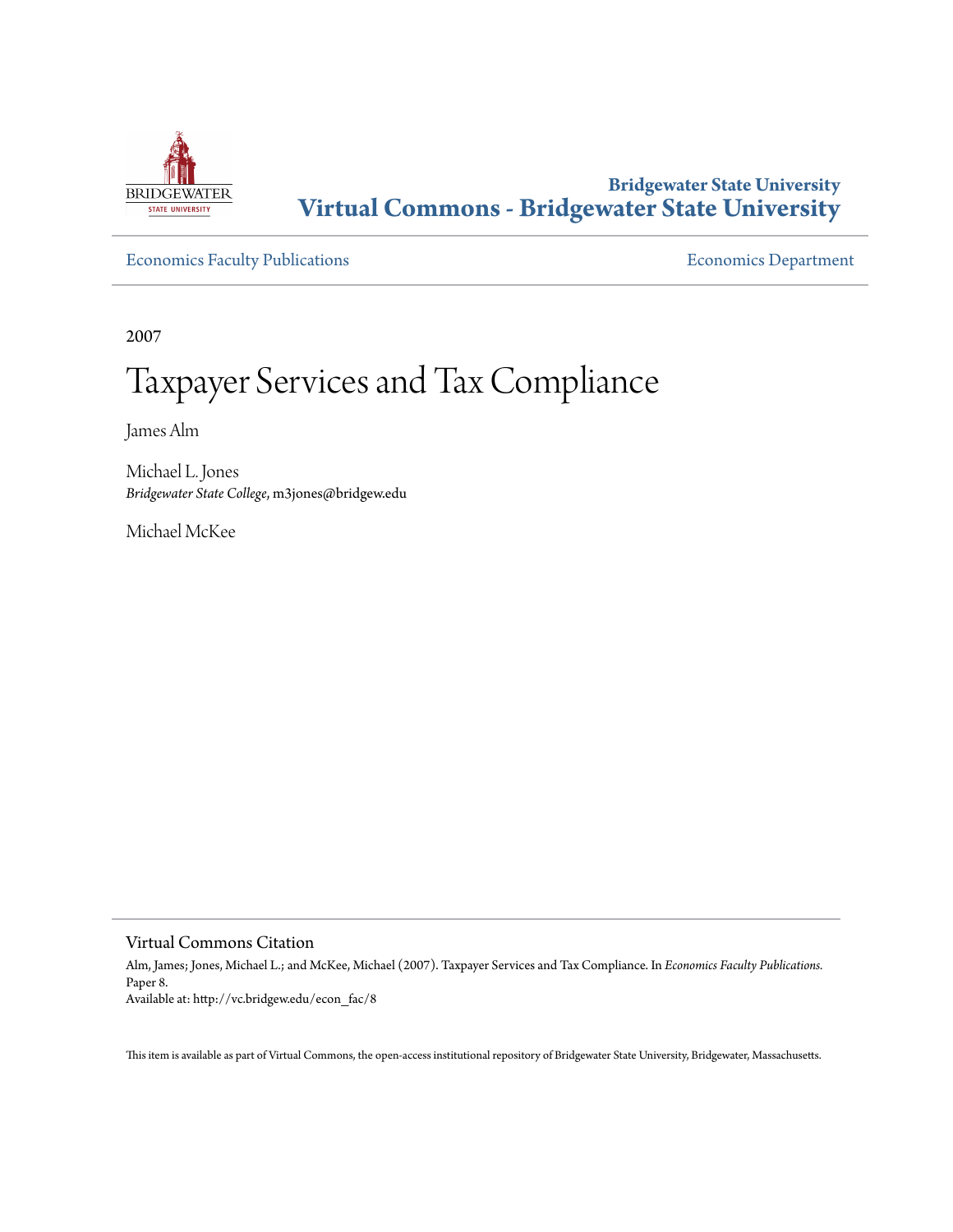# **Taxpayer Services and Tax Compliance**

*James Alm, Georgia State University; Michael Jones, Bridgewater State College; and Michael McKee, Appalachian State University*

n important trend in tax administration policies in recent years<br>is the recognition that the traditional "enforcement" paradigm of<br>tax administration, in which taxpayers are viewed and treated a<br>potential criminals and the is the recognition that the traditional "enforcement" paradigm of  $\Box$  tax administration, in which taxpayers are viewed and treated as potential criminals and the emphasis is exclusively on repression of illegal behavior through frequent audits and stiff penalties, is incomplete. A revised "service" paradigm recognizes the role of enforcement, but also emphasizes the role of the tax administration as a facilitator and a provider of services to taxpayer-citizens (Alm and Martinez-Vazquez, 2003). Indeed, many recent tax administration reforms around the world have also embraced this alternative paradigm with some success. However, while such "kinder, friendlier" provisions may improve the image of the tax authority, their actual effects on tax compliance have not, to our knowledge, been quantified. Our research utilizes laboratory experiments as a means of testing the range of possible information programs in terms of their effectiveness in enhancing tax compliance, and of comparing the compliance impacts of these "service" programs to the impacts of increased "enforcement" efforts.

In particular, subjects in our experiments earn income, report net income to a tax authority, and face an audit process. To investigate the existence of taxpayer services, we complicate the compliance decision of subjects, and then provide services that allow subjects to compute more easily their tax liabilities. By comparing the compliance responses of subjects to these service programs relative to more traditional enforcement methods (e.g., penalties and audits), we are able to determine the relative effectiveness of the alternative paradigms in generating greater taxpayer compliance. Our results are very preliminary, but they suggest that better services have less impact on compliance than increased enforcement. Future work will explore this important issue in much more detail.

# **Tax Compliance as a Behavioral Phenomenon**

The simplest description of the tax compliance decision derives from the economics of crime approach pioneered by Becker (1968). The taxpayer is viewed here as facing a gamble between choosing the legal activity (e.g., full compliance) and the illegal activity (e.g., evasion). This is the framework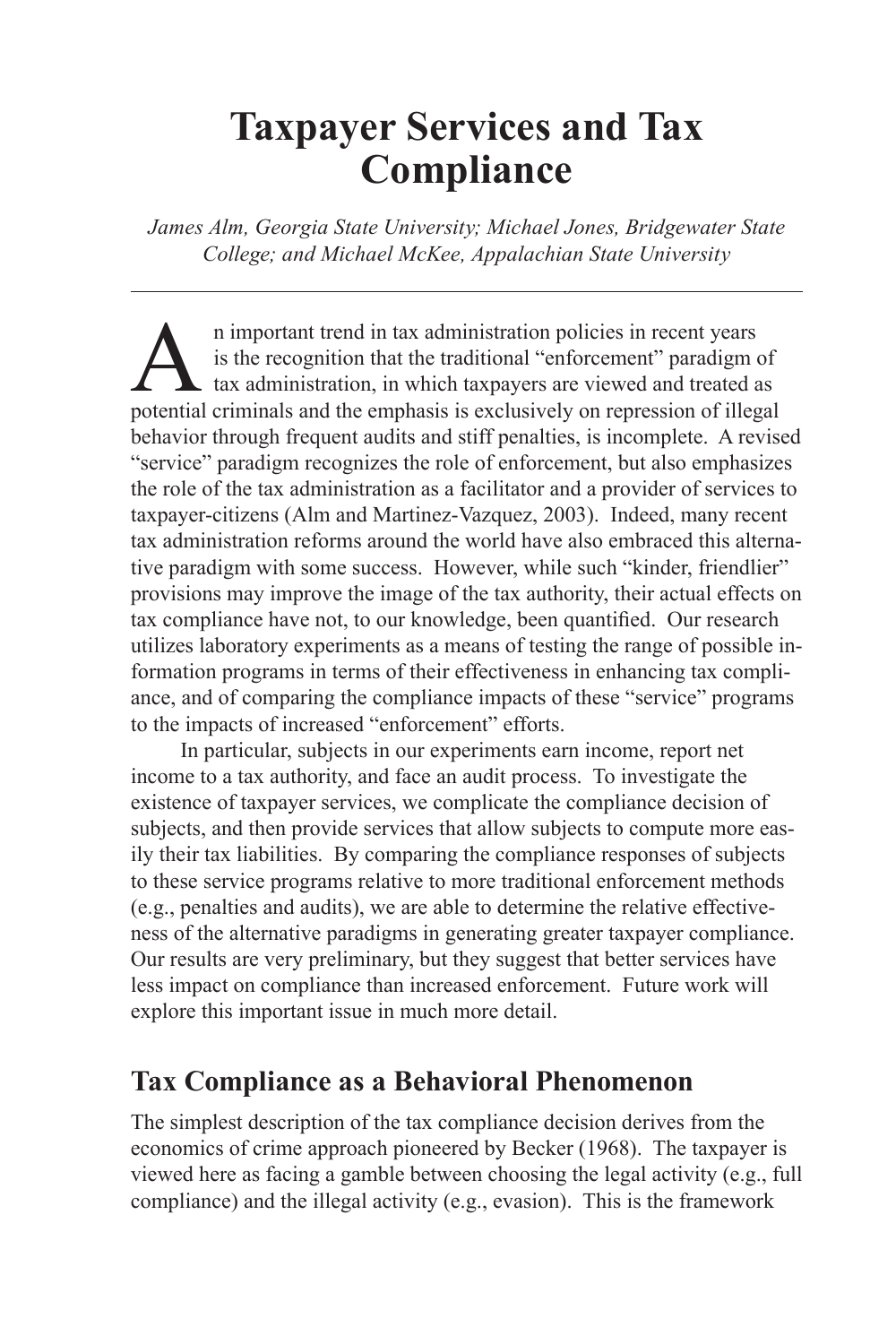explored by Allingham and Sandmo (1972) and subsequently modified by many others. See Andreoni, Erard, and Feinstein (1998), Slemrod and Yitzhaki (2002), and Alm (2007) for recent surveys of the literature.

To illustrate, suppose that an individual receives a fixed amount of income *I* and must choose how much to declare to the tax authorities. Declared income *D* is taxed at the rate *t*. Unreported income is not taxed; however, the individual may be audited with probability  $p$ , at which point all unreported income is discovered and a fine *f* is imposed on each dollar of unpaid taxes. For the interesting case where  $D \leq I$ , the individual's income  $I_c$  if caught underreporting equals  $I_c = I - tD - ft(I - D)$ , while, if underreporting is not detected, income  $I_N$  is  $I_N = I - tD$ . The individual chooses *D* to maximize the expected utility  $EU(I)$  of the evasion gamble, or  $EU(I) = pU(I_C) + (1-p)U(I_N)$ , where utility *U(I)* is assumed to be a function only of income. It is straightforward to show from this optimization that increases in the probability of an audit and/or the fine rate will increase compliance; that is, the standard model clearly demonstrates the role of an "enforcement" paradigm in generating greater tax compliance. Indeed, in this approach, the only reason for an individual to pay his or her taxes is the fear of detection *(p)* and punishment *(f)*.

This approach has proven quite useful in the analysis of tax evasion. Even so, this approach is also a significant oversimplification of the broad activity we call "tax evasion." In the naturally occurring world, the setting and the resulting behavior are much more complex, which affects behavior in ways that go far beyond the scope of the basic model, and many relevant aspects of the compliance decision are necessarily omitted in this simple framework. Also, and of particular importance, observed high compliance rates in many countries are largely inconsistent with rational behavior assumed by the economics of crime model, given the enforcement efforts pursued by most governments. This observation suggests that the implicit assumptions underlying the application of the economics of crime approach to evasion require further investigation.

For example, it is implicitly assumed that the taxpayer is fully aware of the audit probabilities and the audit productivity when undertaking the evasion gamble. This is not necessarily the case, as the tax authority may not be able to announce audit probabilities and the taxpayers may not be able to learn the true probabilities either from their own experiences or from the experiences of others. Relatedly, the tax authority may not be willing to announce probabilities (or audit procedures), in the hopes that this obfuscation may increase compliance. Individuals may also have a tendency to overweight the probability of an audit, and such behavior could support high levels of compliance even with a low objective probability of an audit. Further, it is implicitly assumed in the standard approach that the definition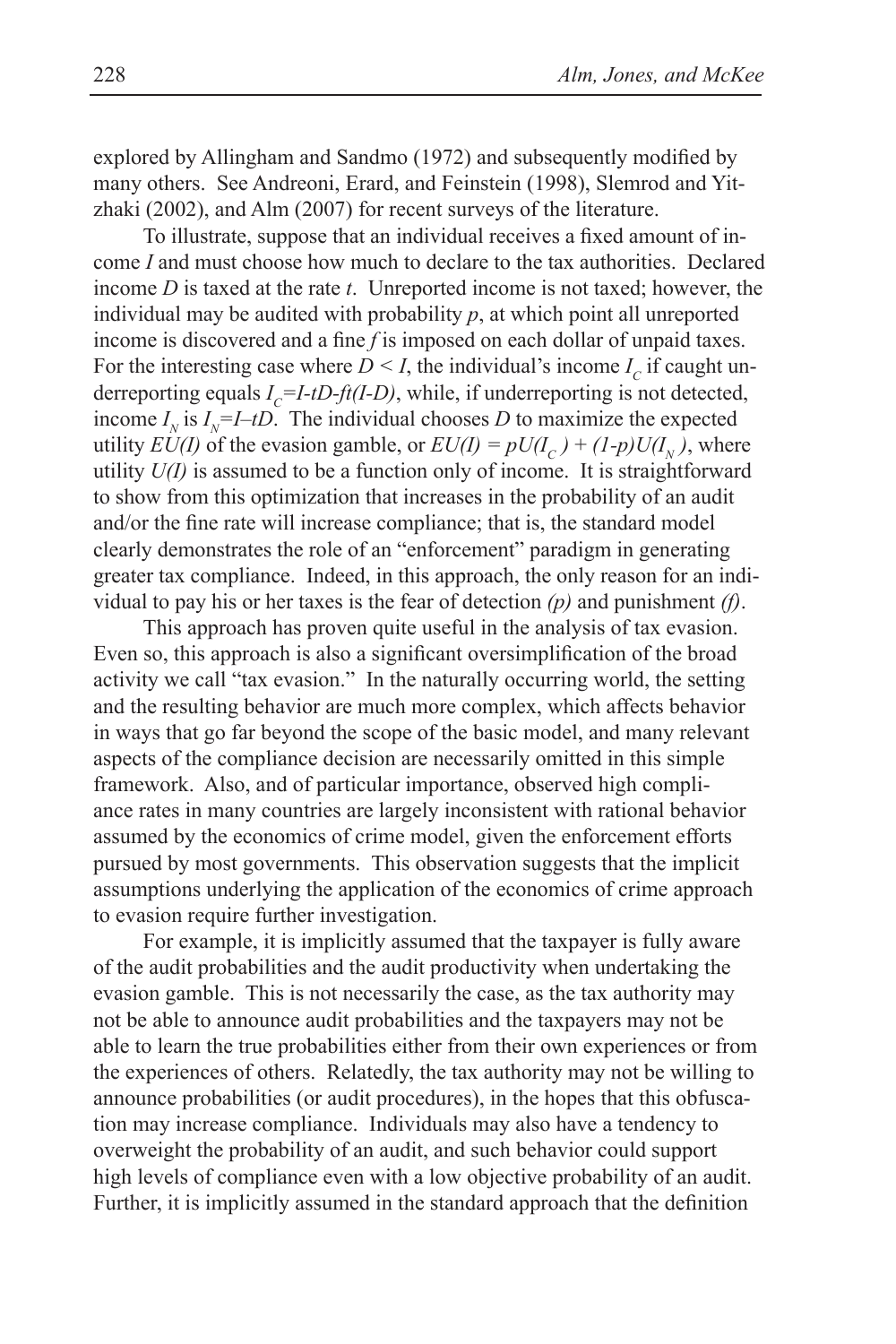of evasion is one-dimensional, or simply unreported income (or the unpaid taxes that result directly from unreported income). In fact, the computation of an individual's true tax liability is multidimensional. There are many steps involved in the computation, and, in the presence of a tax code that is relentlessly complex, the computation of deductions, credits, taxable incomes, and the like is frequently open to interpretation. Other factors are also clearly relevant here.

The effects on tax compliance of at least some of these other factors have in fact been examined (Andreoni, Erard, and Feinstein, 1998; Slemrod and Yitzhaki, 2002; Alm, 2007). However, to our knowledge, there has been little systematic study of the effect on tax compliance of another important factor, one that relates directly to the "service" paradigm view of tax administration: a more accessible, service-oriented tax administration. Here, we specifically address the question of whether the tax authority can improve compliance behavior by adopting a more helpful interaction with the taxpayer. A related issue is whether this approach is more cost-effective than the traditional approach that emphasizes enforcement.

Given the nature of the tax code in many countries, individual tax reporting is a complex problem. Many of the provisions of the tax code are subject to interpretation. The effects of such increased complexity on tax compliance are not obvious and can work through several channels. See, among others, Alm (1988), Beck and Jung (1989), Scotchmer and Slemrod (1989), Alm, Jackson, and McKee (1992), and Krause (2000).

For example, taxpayers may respond to complexity by overpaying taxes, especially if they exhibit loss aversion. Suppose that complexity in effect assigns "fuzzy" values to the many elements in an individual's set of reporting decisions (e.g., deductions and tax credits). In the simplest setting, the result of fuzziness is a mean-preserving spread, and the degree of uncertainty is captured by the support of the distribution of the values. A riskaverse individual will likely respond to the uncertainty concerning allowable deductions and/or credits by erring on the side of caution and claiming smaller tax reductions than he or she may take.

Suppose, however, that this same individual is informed each period, after filing taxes, of the true tax liability and that this information repeatedly informs the individual that he or she overpaid. Suppose, further, that it is so costly to revise past tax returns that he or she does not do so. This person may ultimately feel that the fiscal exchange itself is less beneficial and respond by evading more. This is especially likely to arise if the individual feels that others are exploiting the uncertainty to reduce their compliance or believes that the penalties are lower when the required level of net income reporting is uncertain. Further, rulings by the tax administration may be seen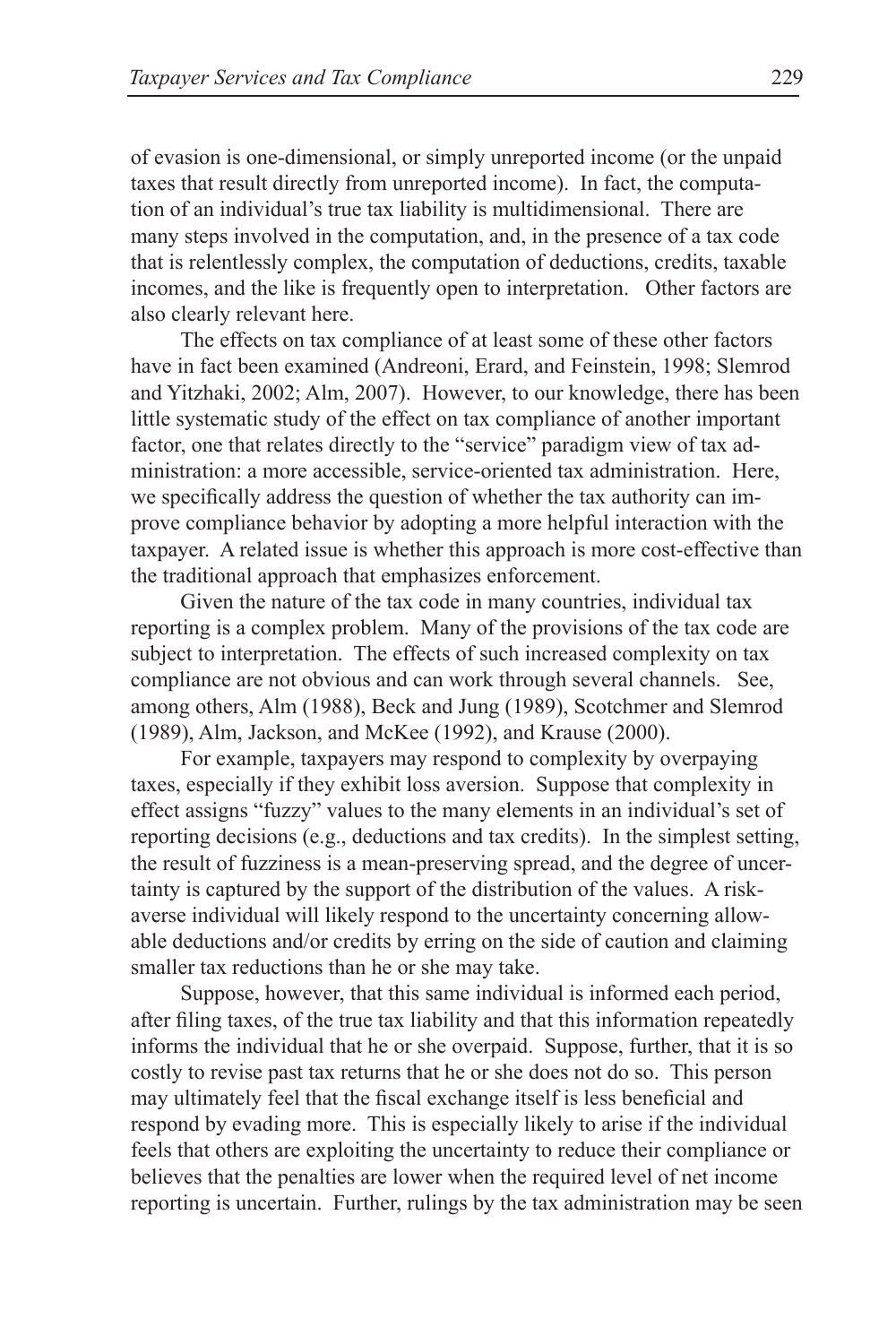by the taxpayer as arbitrary and capricious, and the taxpayer may respond to such perceptions by reducing initial levels of compliance and waiting for an audit to provide the true interpretation. The negative effect on compliance may be exacerbated if the taxpayer responds to the complexity by intentionally evading through frustration, feeling that the tax authority deserves to be punished for the complexity through increased evasion.

In the face of such complex tax regulations, compliance may well be enhanced when individuals view their interactions with the tax authority in a more positive light. In particular, if the services provided by the tax authority are viewed as helpful and the responses to questions are provided in a timely and accurate fashion, then compliance is likely to be higher than if the interaction is viewed as being adversarial. This latter factor is not captured in the conventional economics of crime model of tax compliance. Again, however, it is possible to introduce other scenarios in which greater services may have the opposite effect on compliance. In general, then, an improvement in tax administration services has an ambiguous effect on compliance. The next section presents our experimental framework for examining the effects on compliance of improved service versus increased enforcement.

#### **Experimental Design and Pilot Treatments**

Our experimental structure replicates the fundamental elements of the voluntary reporting system of the U.S. individual income tax. Subjects earn income by performing a simple task, and they self-report this income to a tax authority. Only the individual knows his or her true level of income and can choose to report any amount from zero. An audit then occurs, and there is a positive and fixed probability that unreported taxes will be discovered. If the audit detects evasion, both the unpaid taxes and a penalty are collected from the individual.

To complicate this basic setting, and thus to introduce the potential value of tax service information, we introduce some institutional elements; these elements also increase the "parallelism" of our experimental design. First, an individual's earned income is attributed to both "domestic" and "foreign" sources. Since the particular shares from these sources are not a matter of interest here, we set the share of foreign income at 40 percent of total income for all experiment sessions, a sufficiently high share that participants in the experiment will perceive the tax treatment of the foreign income as salient. In filing their tax forms, participants are allowed to claim a tax credit for foreign taxes paid (on the foreign income). Second, participants are allowed to claim a deduction from total income in determining taxable income. Both the exact level of the credit for foreign taxes paid and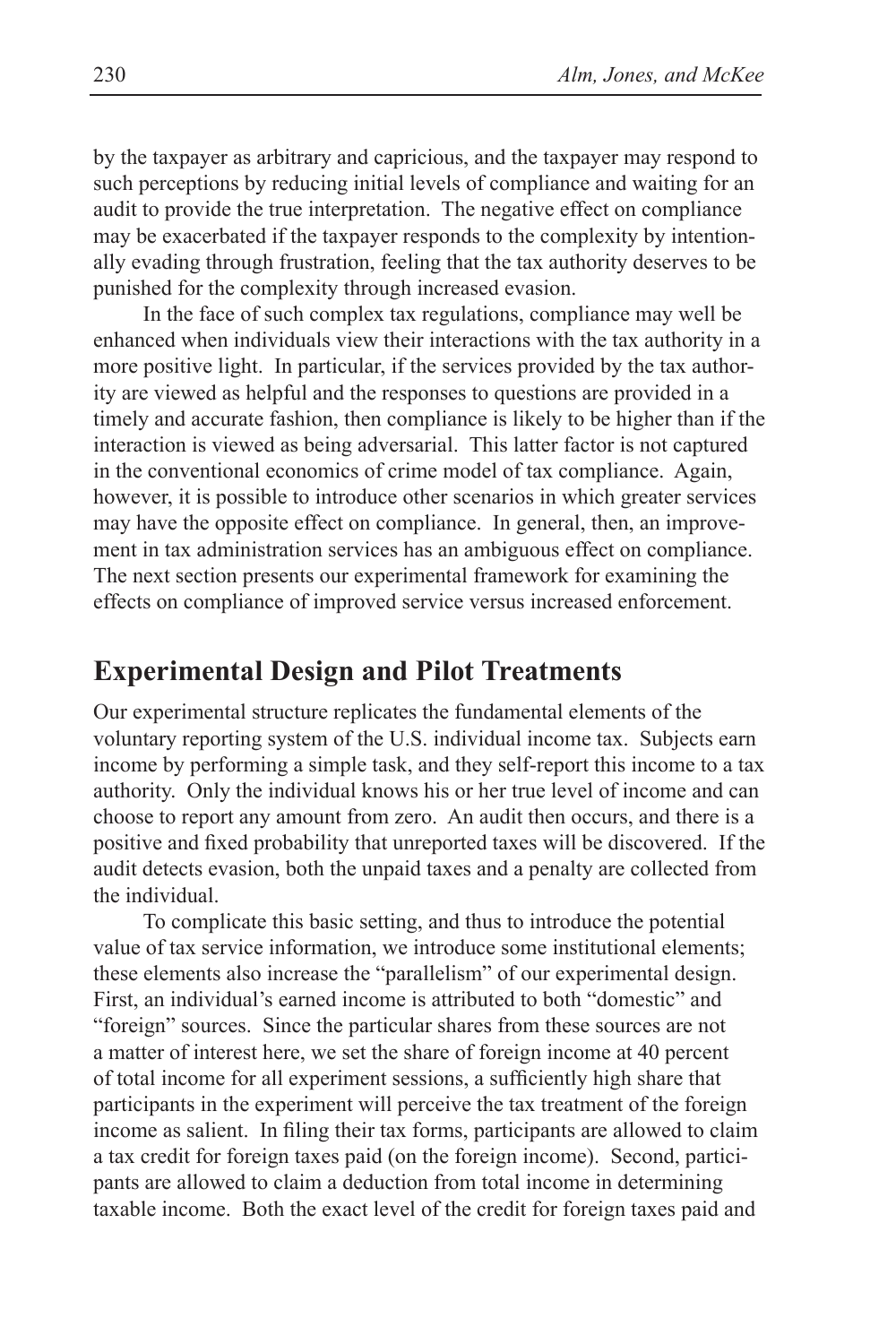the level of the allowed deduction may be uncertain to the taxpayer at the time of filing. This uncertainty is implemented via mean-preserving spreads (with a uniform distribution) on the tax credit and on the deduction. Subjects are always informed of the means of the allowed deduction and credit and the ranges for each, but, in some sessions, this uncertainty is resolved, as discussed below. Subjects are also informed of the tax, audit, and penalty rates, and subjects know these values with certainty. We fix the tax rate at 35 percent for all sessions. The audit probability and penalty rates comprise the collective enforcement effort. The audit rate is varied as a treatment; we fix the penalty rate at 150 percent for all sessions.

Since our objective is to compare the compliance effects of increasing traditional enforcement efforts versus a more service-oriented tax authority, our experimental treatments are changes in the provision by the tax authority of information that reduces the credit and deduction uncertainty versus changes in the level of enforcement effort. We cannot know the value individuals attach to the information, and, so, we cannot analytically construct an enforcement effort that would be viewed as equivalent to perfect tax ruling information provided by the tax authority. Accordingly, we adopt a strategy adopted by Alm, Cronshaw, and McKee (1993) to compare the effects of alternative endogenous enforcement regimes with simple increases in random audit probabilities. In this study, we compare the effects of increasing enforcement against the compliance levels when we provide perfect tax information at no cost. In subsequent work, we intend to broaden the information provision regime to allow for information cost and for the information to be less than completely accurate.

Our experimental setting is very contextual, and, together with the presence of an income earning task, we believe that it provides for the necessary degree of "parallelism" to the naturally occurring world that is crucial to the applicability of experimental results (Smith, 1982; Plott, 1987). The experimental setting need not—and should not—attempt to capture all of the variation in the naturally occurring environment, but it should sufficiently recreate the fundamental elements of the naturally occurring world for the results to be relevant in policy debates. In this regard, our experimental design uses tax language, requires that subjects earn income in each period, and requires that subjects disclose this income in the same manner as in the typical tax form. As in the naturally occurring setting, there is a time limit on the filing of income. A clock at the bottom of the screen reminds subjects of the time remaining, and there is a penalty for failing to file on time set equal in all sessions to 10 percent of taxes owed; also, the individual is automatically audited if he or she fails to file on time, so that the subject pays the noncompliance fine as well.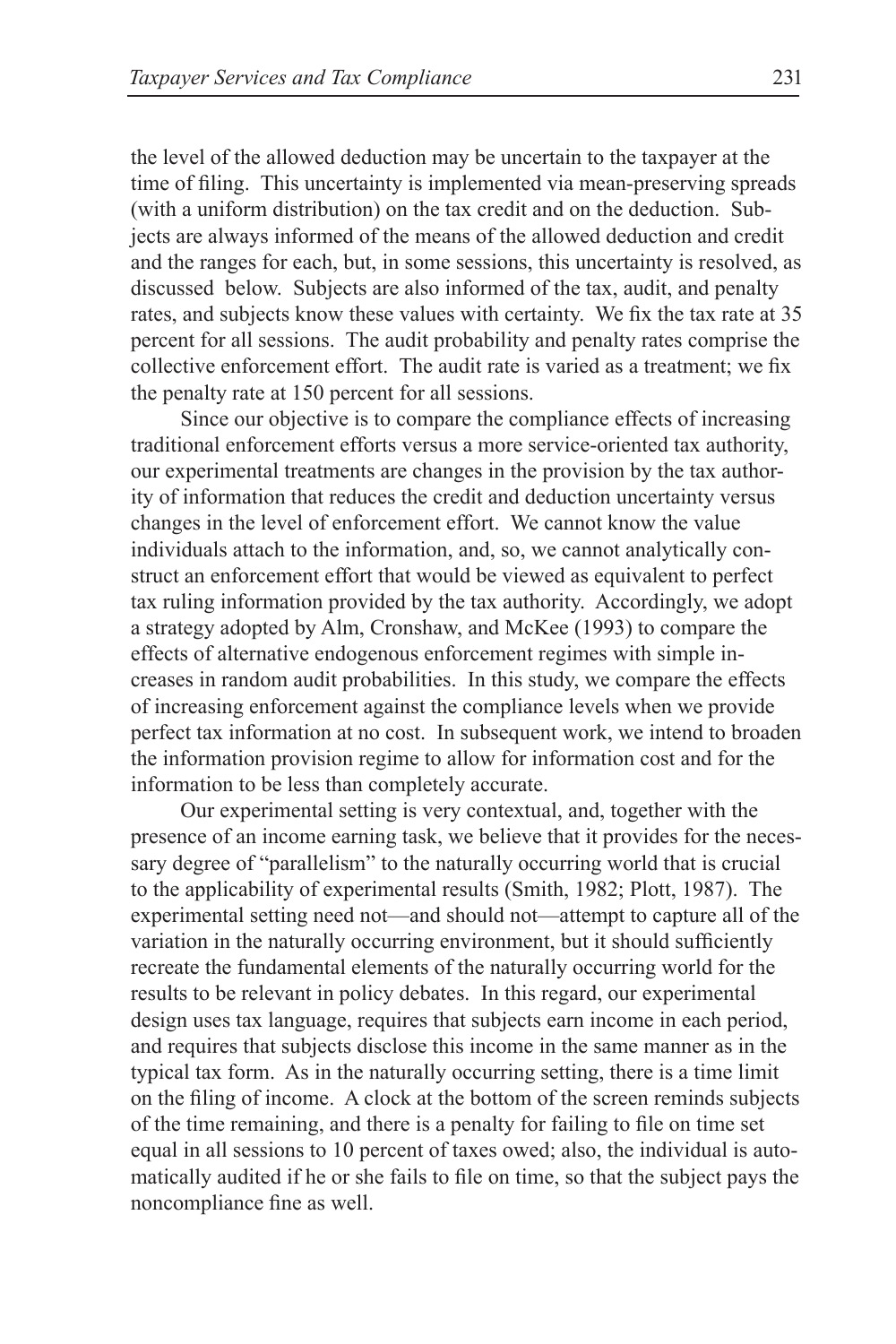The experimental session proceeds in the following fashion. Each subject sits at a computer located in a cubicle and is not allowed to communicate with other subjects. The instructions are conveyed by a series of computer screens that subjects read at their own pace. Clarification questions are addressed after subjects have completed the instructions and three practice rounds. Subjects are informed that all decisions will be private; the experimenter is unable to observe the decisions, and does not move about the room once the session starts to emphasize the fact that the experimenter is not observing subjects' compliance decisions. These features reduce both peer and experimenter effects that could affect the decisions of subjects. All actions that subjects take are made on the computer.

In each round of the experiment, subjects earn income based on performance in a simple computerized task, in which they are required to move numbers in the correct order from one location on the computer screen to another location. The subject who finishes the task with the quickest time earns the highest income (1000 "lab dollars"); the second and third place finishers earn 800 lab dollars each, the fourth and fifth place finishers earn 600 lab dollars each, and so on. Ties in the earnings task are broken randomly. Subjects are informed of their earnings and those of the others in their group to ensure that they believe the relative nature of the earnings. These earnings represent the only information subjects have of other participants.

After earning income, subjects are presented with a computer screen that tells them their individual incomes in that round, as well as the tax policy parameters. These parameters include the audit, penalty, and tax rates. Importantly, subjects are told the amounts of their total incomes that are from foreign sources and the corresponding amounts from domestic sources. They are also told that they may claim both a deduction and a credit for foreign taxes paid. The deduction reduces the taxes that must be paid on reported income; the credit, which is set below the actual foreign taxes paid, also reduces the amount of the taxes that they pay. Subjects are informed that they may enter the amounts they choose for their earned incomes, their deductions, and their foreign tax credits. These choices determine the taxes that they pay on their reported incomes. They are also informed that they may be audited, in which case all underreported taxes will be discovered and a penalty equal to a multiple of unpaid taxes will be imposed.

Subjects choose the amount of money to report to the tax authority for each element of the tax form: income, deduction, and foreign tax credit. For each set of entries in the tax form, the computer automatically reports the resulting tax liability. Subjects are able to experiment with different reports during the time allowed for filing. Thus, they can observe the potential changes in reported take home income for each potential reporting strategy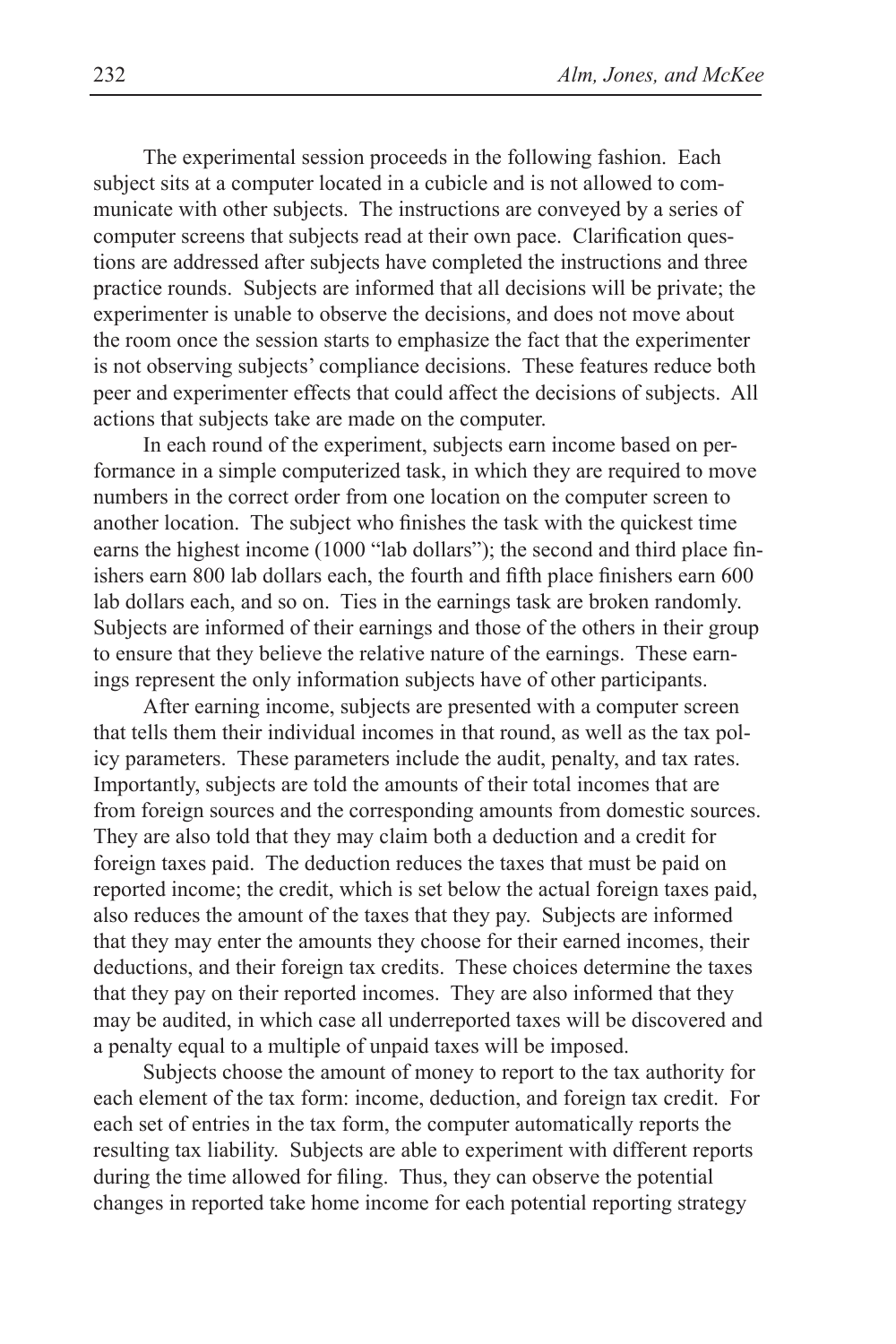they investigate. A timer at the bottom of the tax form counts down the remaining time. Subjects are allowed 100 seconds to file, and the counter begins to flash when there are 15 seconds remaining. Thus, the process in the lab mimics that by which a taxpayer may well conduct different calculations in the time prior to actually filing taxes, whether he or she uses one of the available tax software programs or simply does the tax return by hand.

Audits are determined by the use of a "virtual" bingo cage that appears on each subject's computer screen. An image of a box with 10 balls (blue and white) appears on the screen following the tax filing. The balls begin to bounce around in the box, and, after a brief interval, a door opens at the top of the box. If a blue ball exits, then the subject is audited; a white ball signifies no audit. The fraction of blue balls determines the audit probability. The audit applies only to the current-period declarations, not to previous (or future) periods. The computer automatically deducts taxes paid and penalties (if any are owed) from subjects' accounts. When an audit occurs, the true values of the uncertain components (deductions and foreign tax credit) are used, and the subject's declarations are examined. If the subject has underreported tax liability, a fine is imposed. Tax revenues and any penalties are not distributed to subjects.

Subjects are informed that they will keep their aftertax earnings at the end of the experiment, converted from lab dollars to U.S. dollars at the rate of 800 lab dollars to 1 currency dollar, and paid in cash and in private. After income is reported and an audit (if any) is determined, subjects see one final screen that summarizes everything that happened during the round. This process is repeated for a fixed (but unannounced) number of rounds.

|                                         | <b>Information On?</b> |     |
|-----------------------------------------|------------------------|-----|
| <b>Enforcement Effort?</b>              | No                     | Yes |
| <b>Increase</b> ("Base Case" to "High") |                        |     |
| Constant ("Base Case" to "Base Case")   |                        |     |

**Table 1. Experimental Treatments**

Notes: Enforcement Effort Increase: "Base Case" p=0.2 to "High" p=0.4 Enforcement Effort Constant: "Base Case" p=0.2 to "Base Case" p=0.2 In all sessions, the fine rate is fixed at 150%.

The experimental design is reported in Table 1. The tax authority has two broad policy instruments: the level of enforcement effort and the level of service information that is provided to the taxpayer. As shown in Table 1, at this point, these instruments have been investigated only in limited and basic terms. Thus, the tax authority can adopt a "Base Case" (or constant)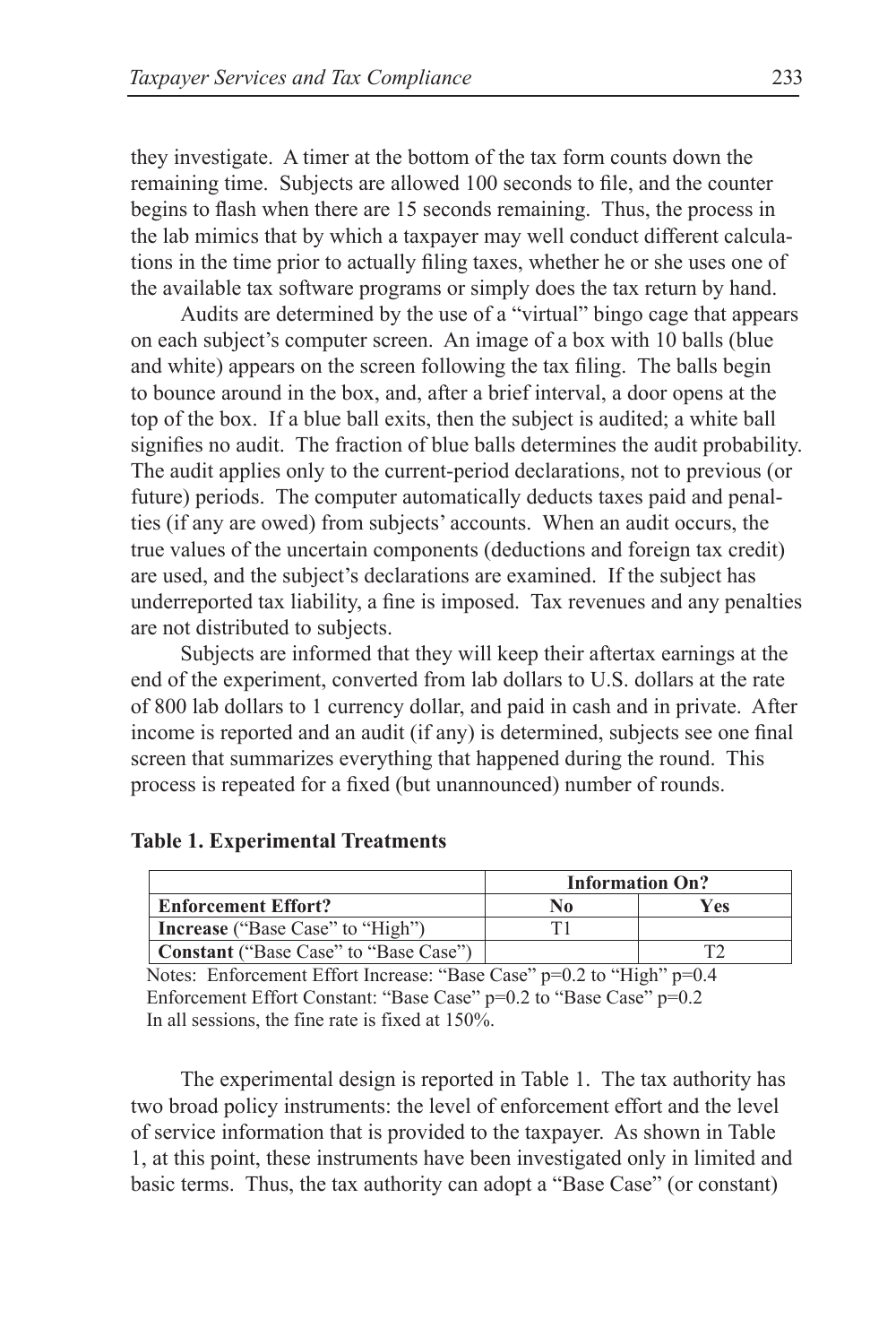or a "High" (or increased) level of enforcement. Since enforcement consists of both the probability of detection and the level of fines, the high level can be implemented as different combinations of higher audit probabilities or higher fines, and, at this, time we vary enforcement by varying only the audit rate, setting the audit probability at values 0.2 (Base Case) and 0.4 (High). Future work will expand the range of audit (and penalty) rates.

As for information, the tax authority can either provide the information regarding the interpretation of the rules or not ("Information On?"). In all settings, subjects face (initial) uncertainty regarding the allowed deduction and the allowed foreign tax credit, and are told at the beginning of each round the mean values and the spreads of the deduction and the credit. We hold the level of this uncertainty (via a mean-preserving spread) constant throughout all treatments. When information is made available ("Information On? Yes"), subjects are able to click on a button on the screen, and the true levels of deduction and foreign tax credit are revealed before they file their taxes. This mimics the ability to call a tax agency information help line and obtain accurate information at zero cost. (In subsequent research, we will impose a cost on obtaining this information.) If no information is provided ("Information On? No"), then subjects learn the true values of these uncertain variables only after they have filed their taxes. Overpayments are returned if the taxpayer is audited, as is the practice of the IRS in some cases, but not if the taxpayer is not audited. Thus, there is a cost of ignorance to the taxpayer that is greater if not audited, but the audit will also uncover over- and undercompliance.

The fixed parameters used for all sessions are reported in Table 2.

| Parameter          | Mean | High | Low | <b>Increment/Deviation</b> |
|--------------------|------|------|-----|----------------------------|
| Income             | 800  | 1000 | 600 | 100                        |
| Percent Foreign    | 40%  | N/A  | N/A | N/A                        |
| Tax Rate-Domestic  | 35%  | N/A  | N/A | N/A                        |
| Tax Rate-Foreign   | 35%  | N/A  | N/A | N/A                        |
| Deduction          | 20%  |      |     | $+/- 50$ Lab $$$           |
| Foreign Tax Credit | 50%  |      |     | $+/- 25$ Lab <sub>S</sub>  |
| Fine Rate          | 150% | N/A  | N/A | N/A                        |

**Table 2. Experimental Parameters**

For our pilot study, we have employed a within-subjects design. The treatments are implemented as changes in the tax filing setting. Thus, subjects are in a Base Case setting for the first 10 rounds, and, in round 11, a treatment condition is turned on that is in place for the next 10 rounds, at which point the session ends. In future work, we will vary the order of the **treatments**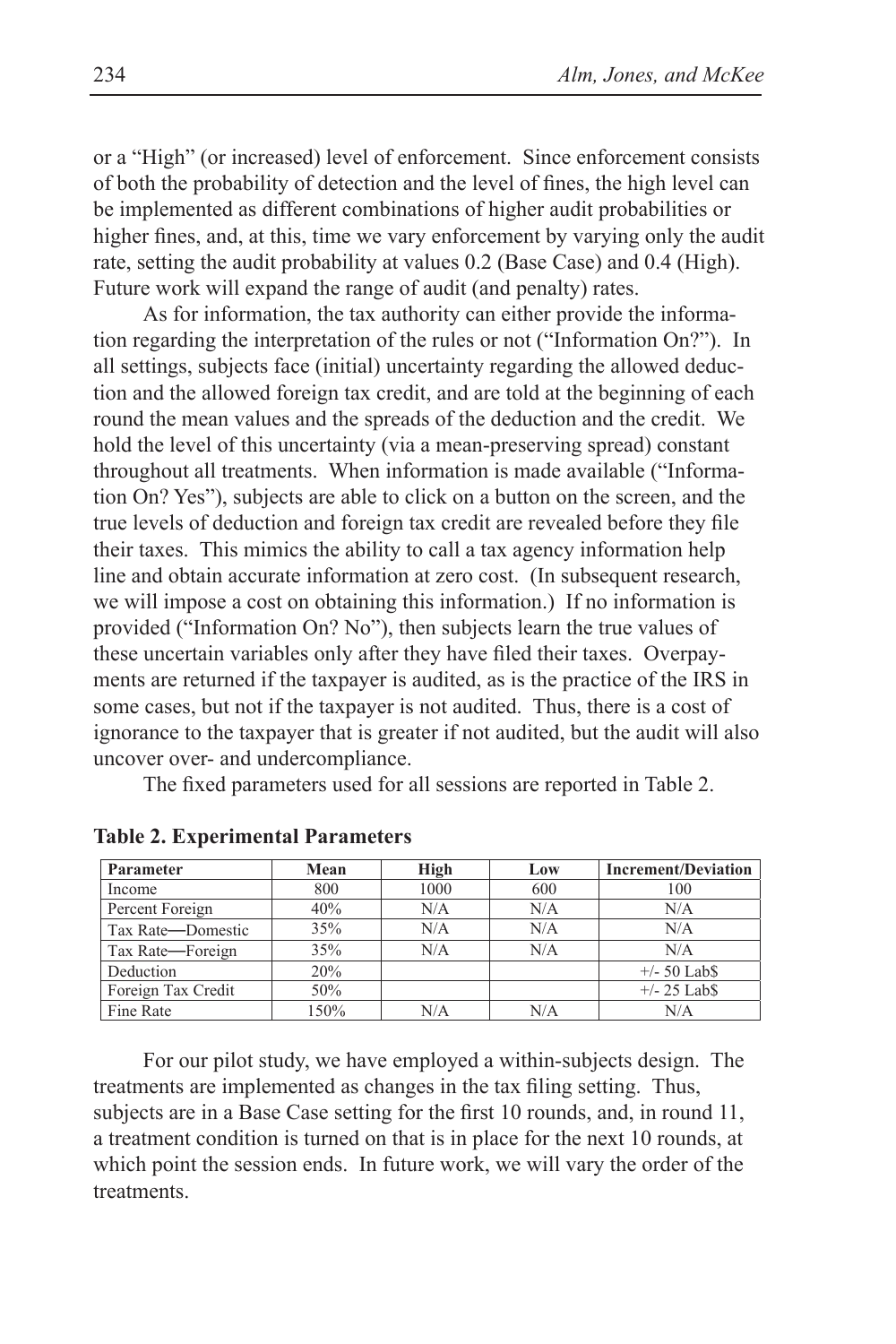The experimental laboratory consists of multiple networked computers, a server, and software designed for this series of experiments. Pilot sessions were conducted on the University of Calgary campus using student subjects recruited via announcements on campus. Potential subjects sign up for the sessions using a Web page and are invited to participate in a specific session by e-mail. Subjects are not permitted to participate in more than one of the sessions used for this paper, only subjects recruited specifically for a session are allowed to participate, and no subject has prior experience in this experimental setting. Methods adhere to all guidelines concerning the ethical treatment of human subjects. Sessions lasted just over 90 minutes, and earnings were in the range of \$19.25 to \$26.75.

# **Preliminary Results**

We have conducted one pilot session for each of the treatments listed in Table 1. The overall compliance effects are reported in Table 3. We report all results as changes in the average level of compliance, calculated as an individual subject's reported income over his or her true income, averaged over all subjects. Also, since we utilize a within-subjects design and impose the policy change in round 11 of each session, it is useful to examine different behavioral responses using some simple graphs. There are several compliance measures that we can evaluate given the choices of reporting strategies that individuals can adopt in this setting. Individuals can evade (and increase take home income) in a variety of ways. They may simply underreport income; they may also cheat by failing to report the true amount of the tax deduction or of the tax credit. Accordingly, in Table 3, we report three measures of evasion: income underreporting, deduction overreporting, and tax liability underreporting.

|                            | <b>Information On?</b>                  |                                          |  |
|----------------------------|-----------------------------------------|------------------------------------------|--|
| <b>Enforcement Effort?</b> | N <sub>0</sub>                          | <b>Yes</b>                               |  |
| Increase                   | Τ1                                      |                                          |  |
|                            | $\Delta$ Deduction Compliance: 0.360    |                                          |  |
|                            | $\Delta$ Income Reporting: 0.083        |                                          |  |
|                            | $\Delta$ Tax Liability Reporting: 0.190 |                                          |  |
|                            | Number Increasing Tax Liability         |                                          |  |
|                            | Reporting: 9 of 14 (64%)                |                                          |  |
| Constant                   |                                         | T2                                       |  |
|                            |                                         | $\Delta$ Deduction Compliance: -0.07     |  |
|                            |                                         | $\Delta$ Income Reporting: -0.027        |  |
|                            |                                         | $\Delta$ Tax Liability Reporting: -0.063 |  |
|                            |                                         | Number Increasing Tax Liability          |  |
|                            |                                         | Reporting: $8$ of 16 (50%)               |  |

**Table 3. Aggregate Results by Experimental Treatment**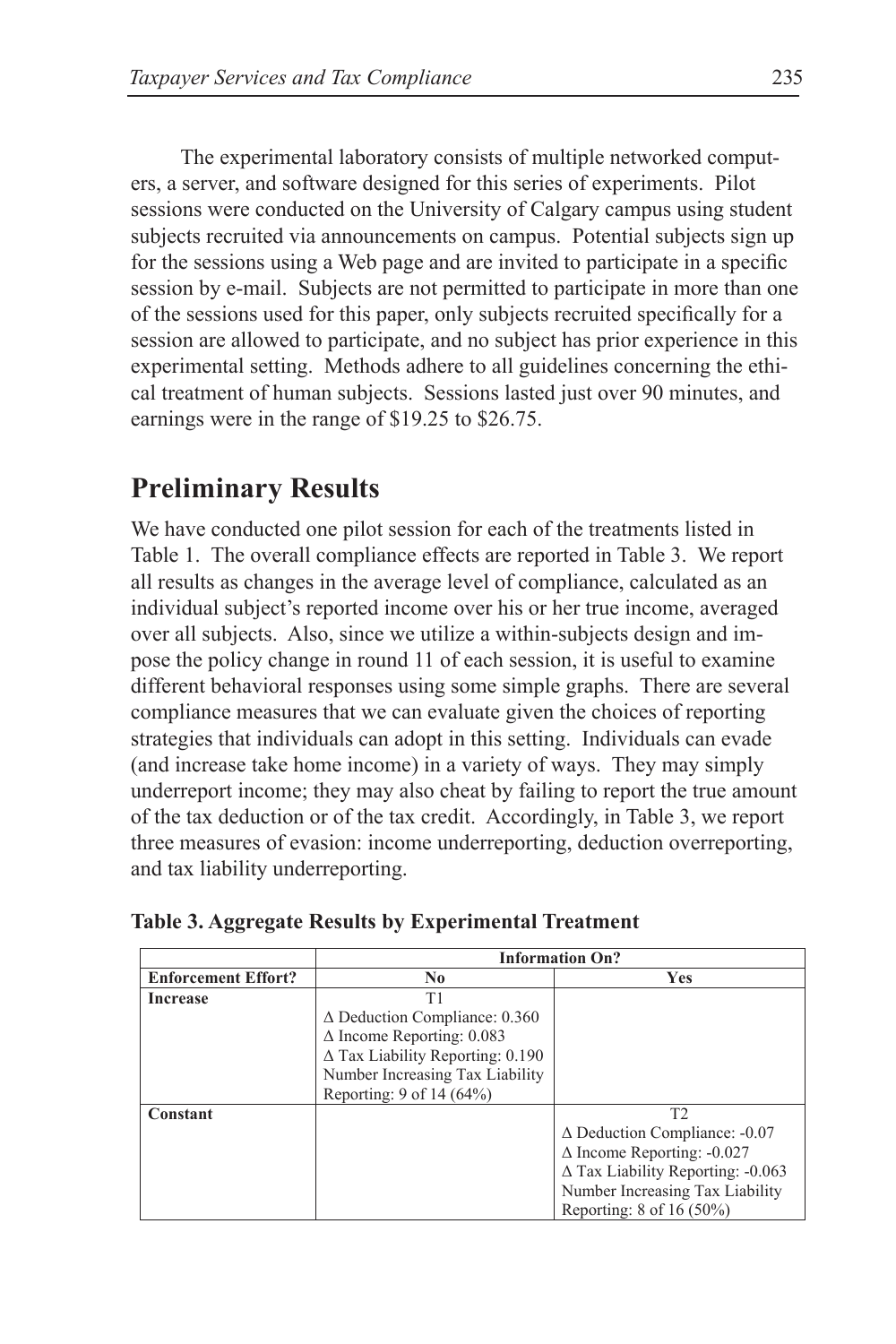These preliminary results indicate that increasing enforcement effort increases all three types of compliance. Perhaps surprisingly, providing uncertainty-reducing information has no significant impact on compliance.

These results are rather aggregate, and, in Figures 1 to 3, we report the round-by-round averages for the various compliance measures; for each case, the results are denoted by the name of the metric and the treatment. We see that for T2, there is little change in the aggregate behavior when the information is provided beginning in round 11. This is consistent with the result in Table 3 that half of the subjects in T2 increased compliance when the information was provided and half lowered or did not change their compliance. The most compelling result is shown in Figure 3 where the overall level of tax liability reporting is plotted for the 20 decision rounds. The increase in compliance in treatment T1 is most striking here, so that it is clear that the subjects respond to the higher level of enforcement effort. However, at this point, our results must be considered very preliminary. We have a very small sample, we have conducted only a single session in each treatment, and we have investigated a very limited set of experimental parameters.



#### **Figure 1. Income-Reporting Behavior**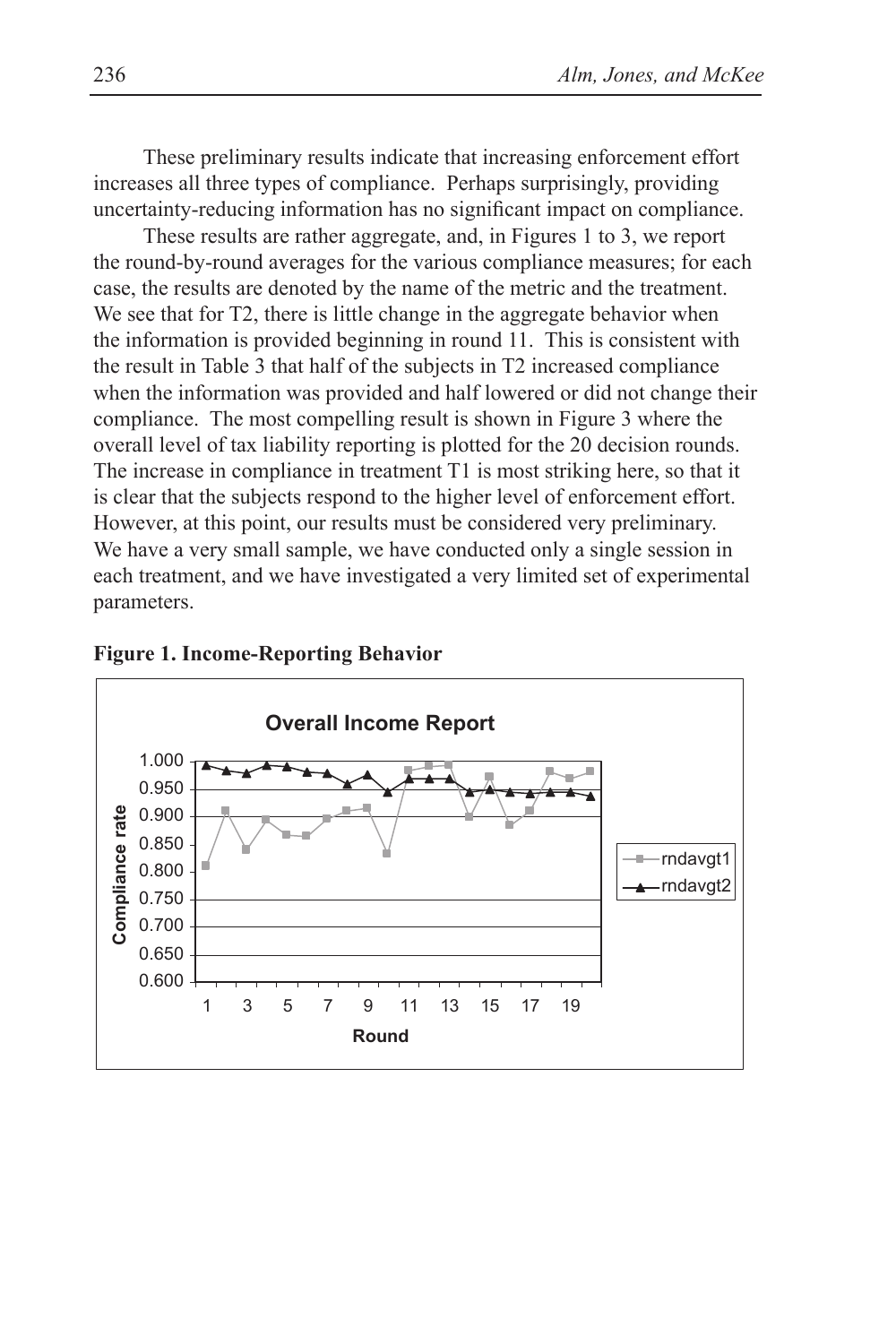

**Figure 2. Deduction Compliance**

Figure 3. Tax Liability Reporting

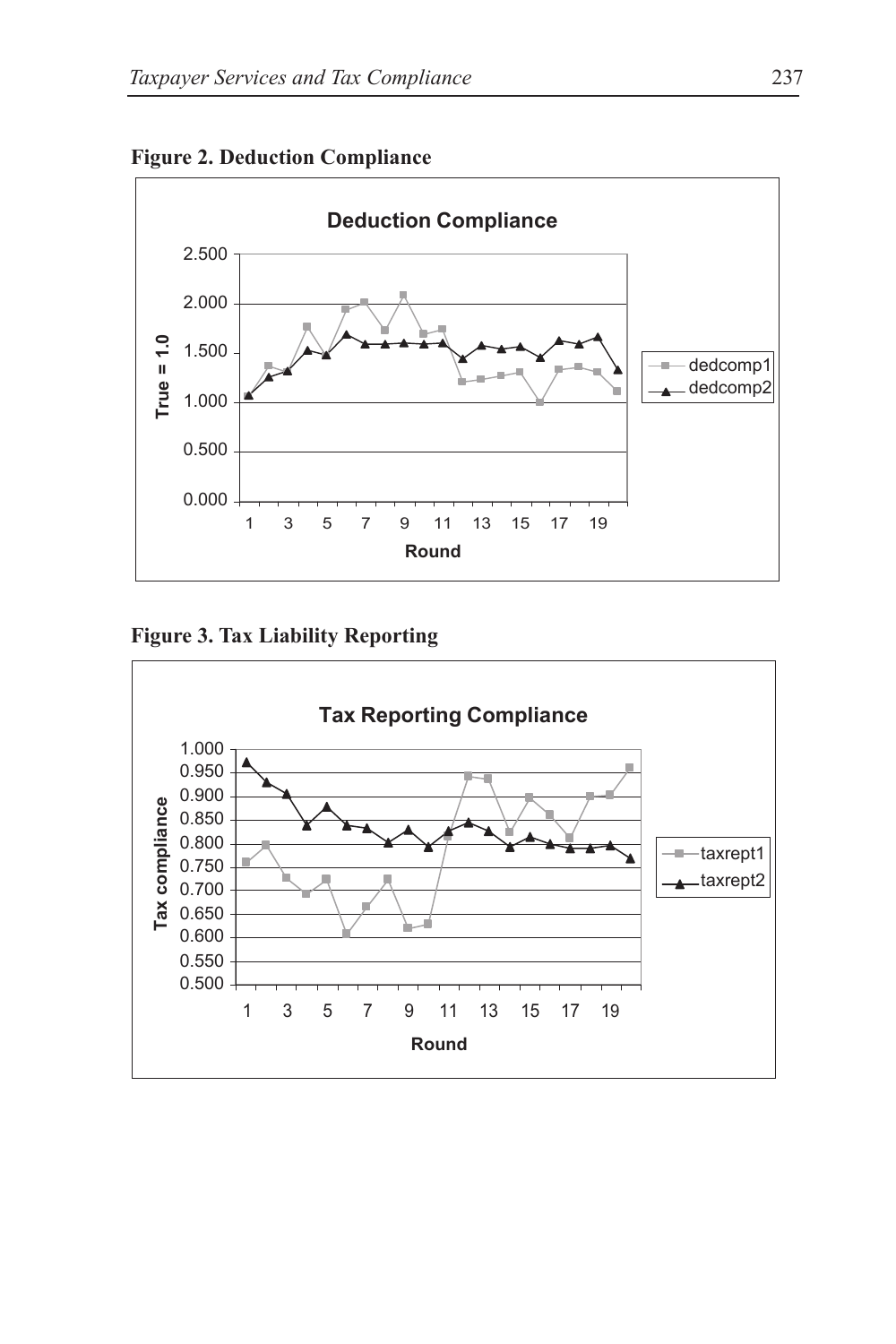#### **Discussion and Conclusions**

The deterrent effects of increased enforcement have been well documented. In contrast, the compliance effects of improved tax administrative services are largely unknown. It seems plausible that the tax agency can improve its public perception by providing taxpayer services such as prefiling information, and that the increased service level would translate into higher compliance. However, the actual effects on compliance of such improved service have not been investigated.

The service dimension that we examine here is the provision of uncertainty-reducing information prior to the taxpayer's filing decision. We find that this information provision has a negligible effect on reporting, and as many subjects increased compliance as did not after this information was provided. In contrast, a significant majority of subjects increased compliance when the audit rate was increased.

Information is an interesting item in the context of the effect of uncertain rules in tax-filing behavior. As Krause (2000) emphasizes, ambiguity in the tax code can be seen as an opportunity to evade or as a risk that can be reduced by overstating one's tax liability. Thus, information provided by the tax authority can have potentially offsetting effects. For those subjects in our experiment who were claiming the maximum deduction (the top end of the range), the new information may lead them to reduce this claim and to report their true allowed deductions. For those subjects who were hedging by reporting lower levels of deductions, the information will be used to increase their claimed deductions. Thus, the aggregate effect will depend on the number of taxpayers of each type. Investigation of this effect will have to wait until our sample sizes are larger.

Of course, information is only one mechanism by which the tax agency can increase its service provided to taxpayers. We are currently designing treatments to investigate the effects of these other mechanisms as well. Thus, even if the aggregate effect of information provision is found to be zero with larger sample sizes and broader parameter spaces, there are many other avenues by which the tax agency may be able to enhance compliance through the adoption of a service paradigm. For example, in the face of uncertainty regarding allowed deductions and credits, the tax agency may wish to apply differential penalties. Thus, underreported income may be punished more harshly than a claimed deduction that the individual is not permitted to claim. In this way, the tax agency may be seen as accommodating "honest mistakes" while punishing deliberate evasion.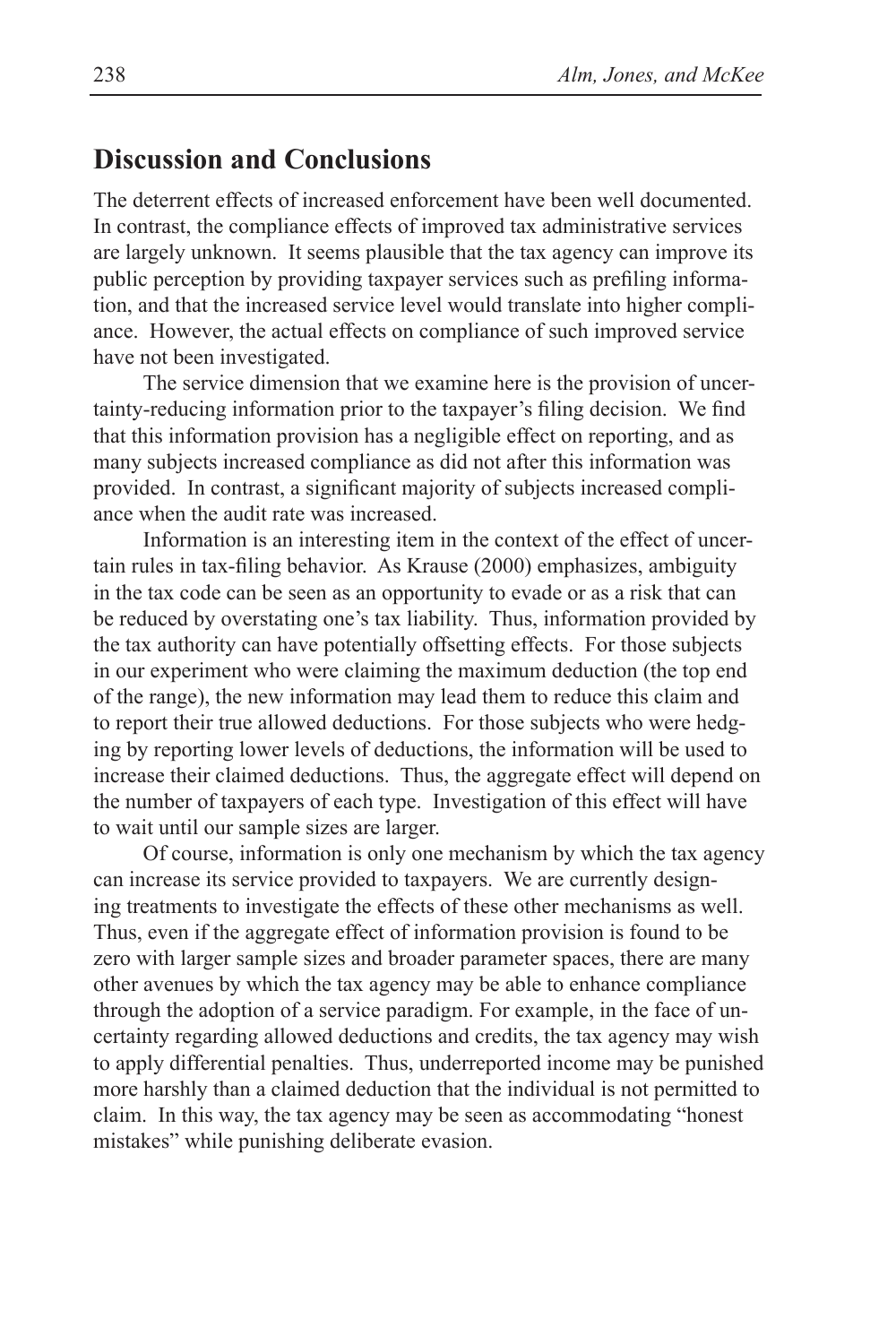## **Acknowledgments**

This research was funded by support from the Internal Revenue Service. We are grateful to Kim Bloomquist and to participants of the 2007 IRS Research Conference for comments and discussions.

### **References**

- Allingham, Michael G. and Agnar Sandmo (1972), "Income Tax Evasion: A Theoretical Analysis," *Journal of Public Economics* 1 (4), pp. 323-338.
- Alm, James (1988), "Uncertain Tax Policies, Individual Behavior, and Welfare," *The American Economic Review* 78 (1) pp. 237-245.
- Alm, James (2007), "Administrative Options to Close the Tax Gap," *Tax Notes*, forthcoming.
- Alm James; Mark Cronshaw; and Michael McKee (1993), "Tax Compliance with Endogenous Audit Selection Rules," *Kyklos* 46 (1) pp. 27-46.
- Alm, James; Betty R. Jackson; and Michael McKee (1992), "Institutional Uncertainty and Taxpayer Compliance," *The American Economic Review* 82 (4) pp. 1018-1026.
- Alm, James and Jorge Martinez-Vazquez (2003), "Institutions, Paradigms, and Tax Evasion in Developing and Transition Countries," in *Public Finance in Developing and Transition Countries*, edited by James Alm and Jorge Martinez-Vazquez, Edward Elgar Publishing, Cheltenham, UK and Northhampton, MA, pp. 147-178.
- Andreoni, James, Brian Erard, and Jonathan Feinstein (1998), "Tax Compliance," *Journal of Economic Literature* 36 (2) pp. 818-860.
- Beck, Paul J. and Woon-Oh Jung (1989), "An Economic Model of Taxpayer Compliance Under Uncertainty," *Journal of Accounting and Public Policy* 8 (1) pp. 1-27.
- Becker, Gary S. (1968), "Crime and Punishment—An Economic Approach," *The Journal of Political Economy* 76 (2) pp. 169-217.
- Krause, Kate (2000), "Tax Complexity: Problem or Opportunity?" *Public Finance Review 28* (4) pp. 395-414.